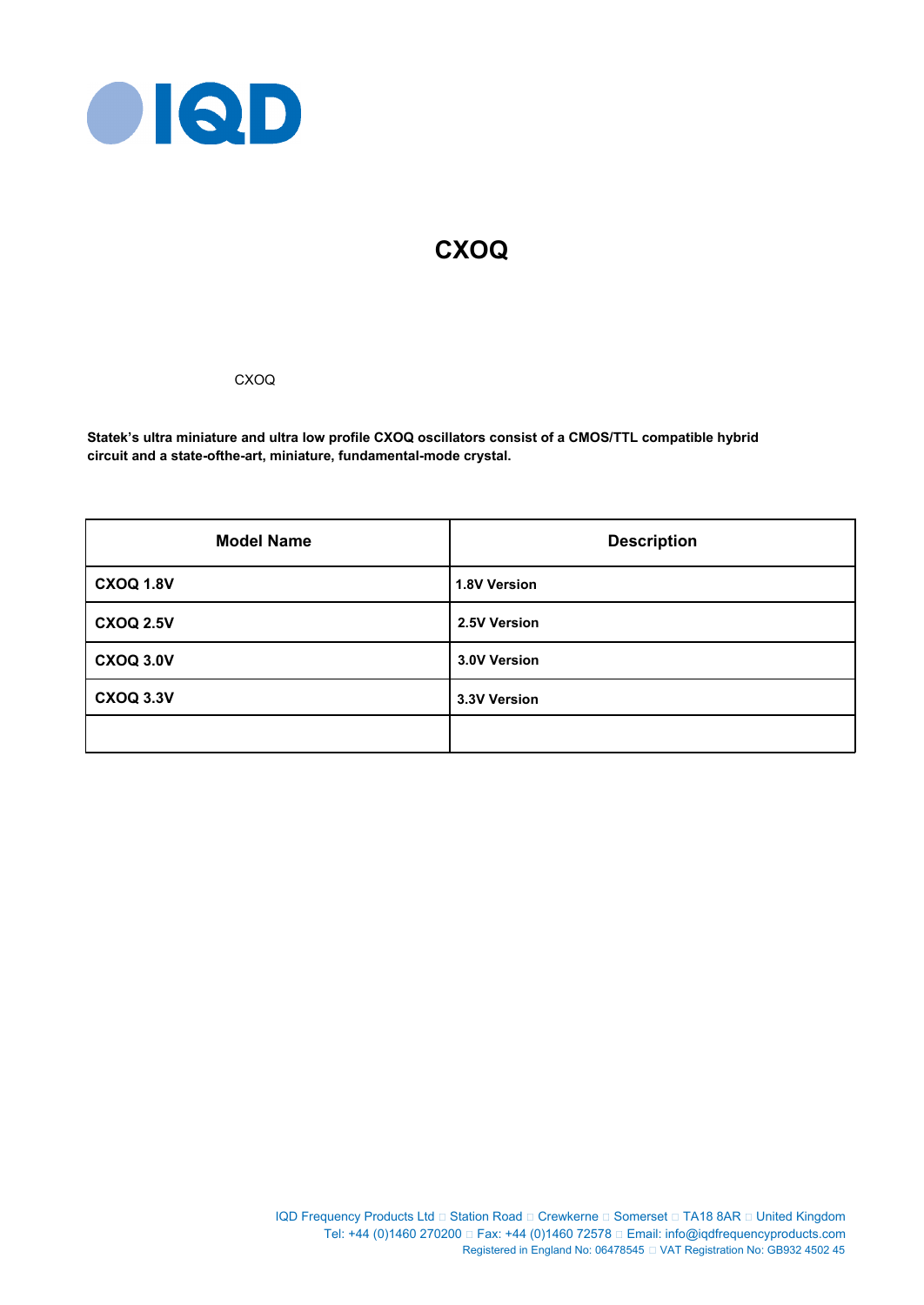



**CXOQ 1.8V Crystal Clock Oscillator Specification**

## **ISSUE 1; June 2019**

## **Description**

- This product is designed and manufactured by Statek Corporation in California, USA and distributed by IQD. Technological advancements permit 2.5 x 2.0mm CXOQ quartz oscillator to have design-in capabilities of withstanding high shock applications. Additionally, the ultra miniature CXOQ takes advantage of Statek's well known reliability and impeccable quality.
- -SM1 SM1 Gold Plated (RoHS compliant) Ē.
- n. -SM5 SM5 Solder Dipped (RoHS compliant)
- Please note that all data is only valid at 25°C unless otherwise  $\blacksquare$ stated.

## **Frequency Parameters**

- $\blacksquare$
- Frequency 400.0kHz to 100.0MHz Frequency Tolerance ±30.00ppm to ±100.00ppm
- $\blacksquare$ Tolerance Condition @ 25°C
	- Frequency Stability ±50.00ppm to ±100.00ppm
- Ageing the top of the top of the top of the top of the top of the top of the top of the top of the top of the top of the top of the top of the top of the top of the top of the top of the top of the top of the top of the to

## **Electrical Parameters**

Supply Voltage 1.8V ±10%

 $\blacksquare$ 

- Supply Current (typical): ä. 1.5mA @ 24MHz 2.0mA @ 32MHz 3.0mA @ 50MHz
- Absolute Maximum Supply Voltage Range: -0.5V to 5.0V

## **Operating Temperature Ranges**

- -10 to 70°C ٠
- -40 to 85°C
- $\blacksquare$ -55 to 125°C

## **Output Details**

- Output Compatibility CMOS  $\blacksquare$
- Drive Capability **15pF**

## **Output Control**

Start-Up Tme: 5ms max  $\blacksquare$ 

#### **Environmental Parameters**

- Shock: 5000G, 0.3ms, 1/2 sine  $\blacksquare$
- Vibration: 20G, 10-2000Hz, swept sine per MIL-STD-202G, Method 204D, Condition D
- Storage Temperature Range: -55 to 125°C п

## **Manufacturing Details**

- Termination Variants:  $\blacksquare$ SM1 = Gold Plated (RoHS compliant) SM3 = Solder Dipped (non RoHS compliant) SM5 = Solder Dipped (RoHS compliant)
- Maximum Process Temperature: 260°C for 20 seconds max



#### **Outline (mm) -SM1 = SM1 Gold Plated (RoHS compliant)**



Pad Connections 1. EN/NC 2. GND & Lid 3. Output  $4. +V<sub>S</sub>$ 





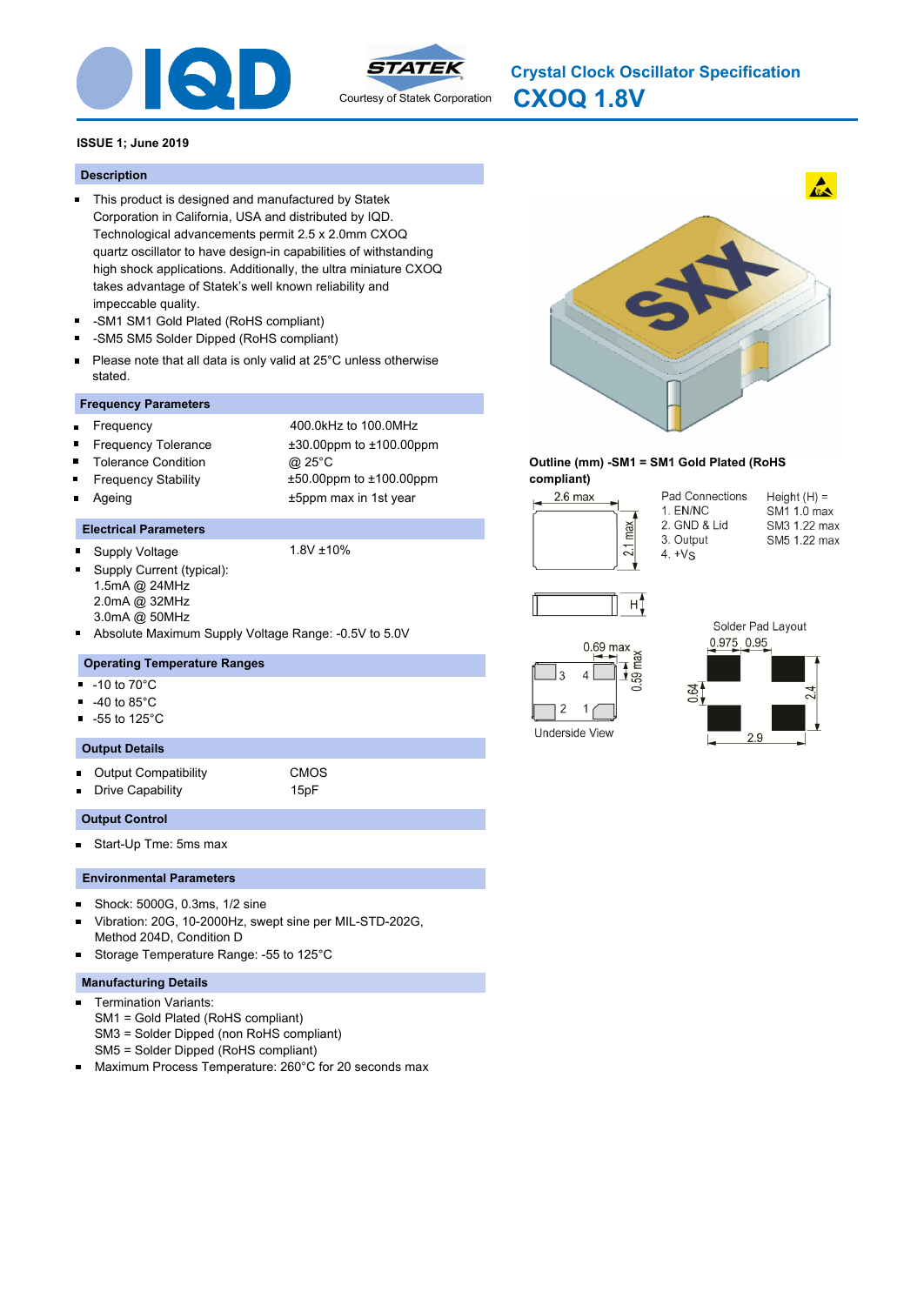



**CXOQ 1.8V Crystal Clock Oscillator Specification**

## **ISSUE 1; June 2019**

#### **Ordering Information**

(\*minimum required): Frequency\* Model\* Supply Voltage Termination Variant\* Frequency Tolerance (@25°C)\* Frequency Stability (over operating temperature range)\* Operating Temperature Range Example: 10.0MHz CXOQ 1.8V SM1

CMOS ±100ppm ±100ppm -40 to 85C NC

## **Compliance**

- RoHS Status (2015/863/EU) Optional  $\blacksquare$ ■ REACh Status Compliant
- MSL Rating (JDEC-STD-033): Not Applicable  $\blacksquare$

#### **Packaging Details**

- $\blacksquare$ Pack Style: Tray Supplied on a tray Pack Size: 1
- Pack Style: Reel Tape & reel in accordance with EIA-481-D Pack Size: 1,000

## **Electrical Specification - maximum limiting values 1.8V ±10%**

| Frequency<br>Min | Frequency<br>Max | Temperature<br>Range | <b>Stability</b><br>(Min) | Current<br><b>Draw</b> | <b>Rise and Fall</b><br>Time | <b>Duty Cycle</b> |
|------------------|------------------|----------------------|---------------------------|------------------------|------------------------------|-------------------|
|                  |                  | °C                   | ppm                       | mA                     | ns                           | %                 |
| 400.0kHz         | 100.0MHz         | $-10$ to $70$        | ±50.0                     | 3                      | 10                           | 45/55%            |
|                  |                  | $-40$ to 85          | ±100.0                    | 3                      | 10                           | 45/55%            |
|                  |                  | $-55$ to 125         | ±100.0                    | 3                      | 10                           | 45/55%            |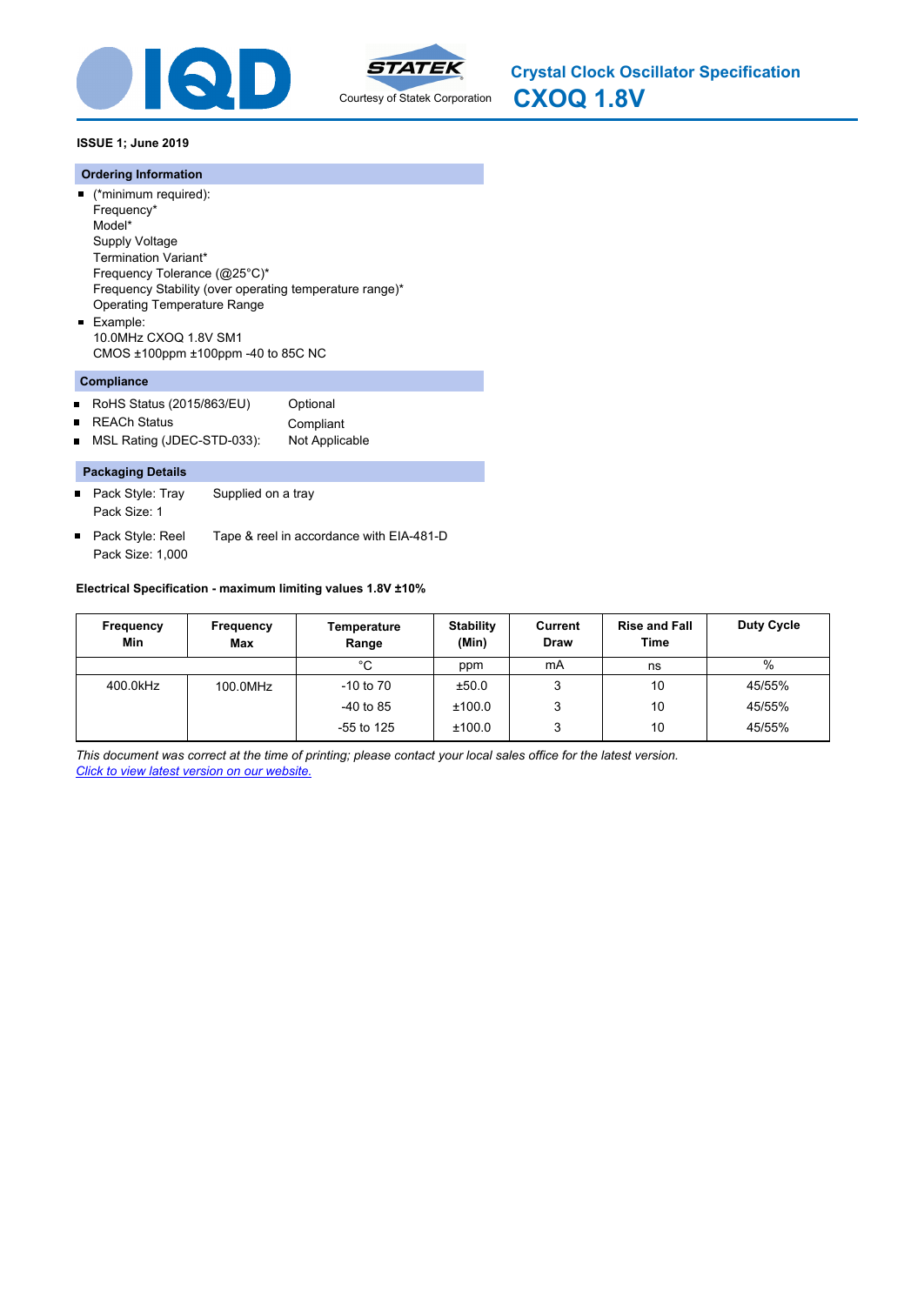



**CXOQ 2.5V Crystal Clock Oscillator Specification**

## **ISSUE 1; June 2019**

#### **Description**

- This product is designed and manufactured by Statek Corporation in California, USA and distributed by IQD. Technological advancements permit 2.5 x 2.0mm CXOQ quartz oscillator to have design-in capabilities of withstanding high shock applications. Additionally, the ultra miniature CXOQ takes advantage of Statek's well known reliability and impeccable quality.
- -SM1 SM1 Gold Plated (RoHS compliant) Ē.
- $\blacksquare$ -SM5 SM5 Solder Dipped (RoHS compliant)
- Please note that all data is only valid at 25°C unless otherwise  $\blacksquare$ stated.

#### **Frequency Parameters**

- Frequency 400.0kHz to 100.0MHz  $\blacksquare$
- Frequency Tolerance ±30.00ppm to ±100.00ppm
- Frequency Stability ±50.00ppm to ±100.00ppm
- Ë
- Ageing the top of the top of the top of the top of the top of the top of the top of the top of the top of the top of the top of the top of the top of the top of the top of the top of the top of the top of the top of the to
- 

# **Electrical Parameters**

 $\blacksquare$ Supply Voltage 2.5V ±10%

- Supply Current (typical):  $\blacksquare$ 3mA @ 24MHz 5mA @ 32MHz 6mA @ 50MHz
- o, Absolute Maximum Supply Voltage Range: -0.5V to 5.0V

## **Operating Temperature Ranges**

- -10 to 70°C  $\blacksquare$
- -40 to 85°C  $\blacksquare$
- -55 to 125°C  $\blacksquare$

#### **Output Details**

- $\blacksquare$ Output Compatibility CMOS
	-
	- Drive Capability **15pF**

#### **Output Control**

o.

Start-Up Tme: 5ms max

#### **Environmental Parameters**

- APPLICATIONS:  $\blacksquare$ **Military** Medical Industrial
- $\blacksquare$ Shock: 5000G, 0.3ms, 1/2 sine
- $\blacksquare$ Vibration: 20G, 10-2000Hz, swept sine per MIL-STD-202G, Method 204D, Condition D
- Storage Temperature Range: -55 to 125°C

#### **Manufacturing Details**

- Termination Variants:  $\blacksquare$ SM1 = Gold Plated (RoHS compliant) SM3 = Solder Dipped (non RoHS compliant) SM5 = Solder Dipped (RoHS compliant)
- $\blacksquare$ Maximum Process Temperature: 260°C for 20 seconds max



#### **Outline (mm) -SM1 = SM1 Gold Plated (RoHS compliant)**



Pad Connections 1. EN/NC 2. GND & Lid 3. Output  $4. +V<sub>S</sub>$ 





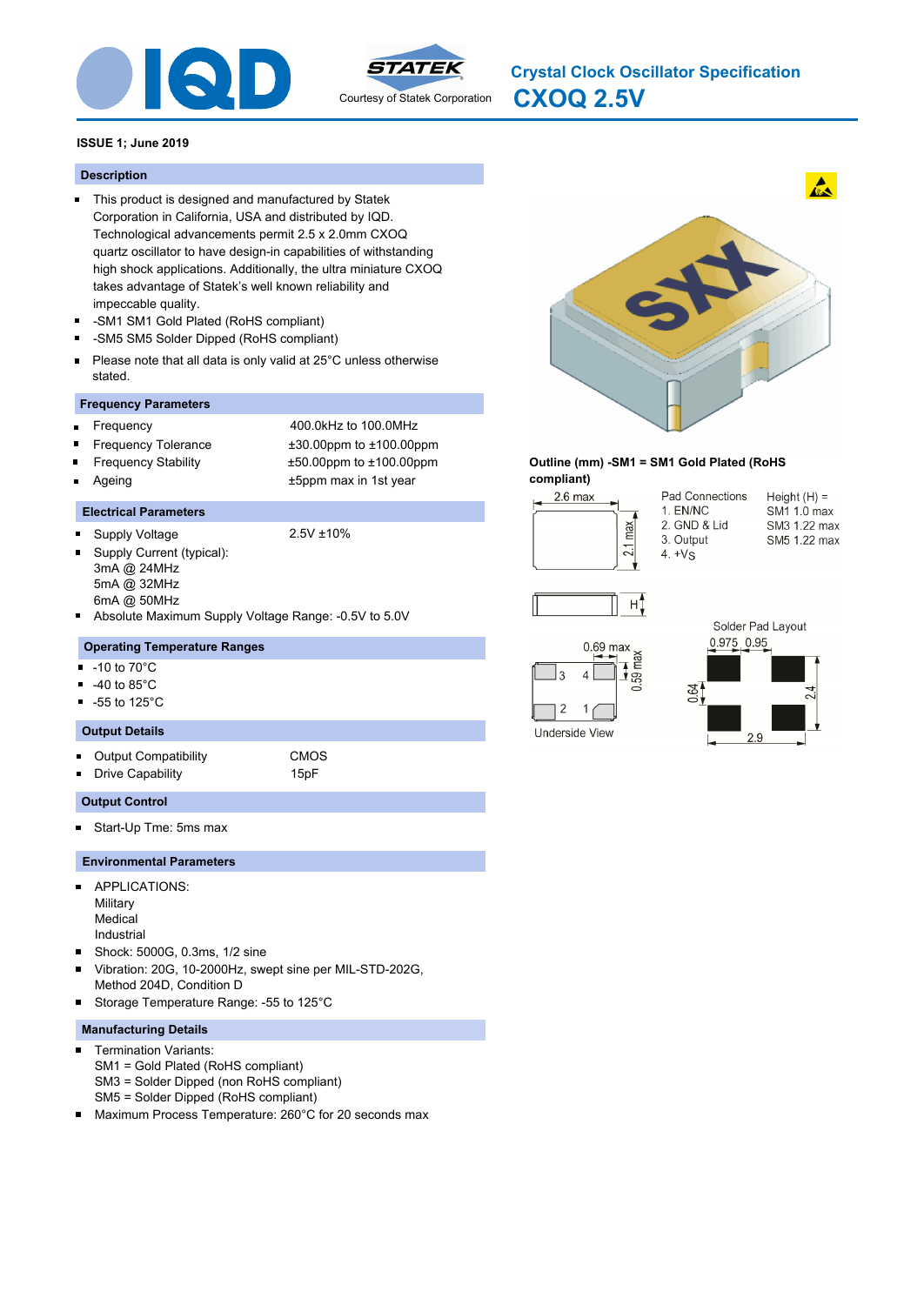



**CXOQ 2.5V Crystal Clock Oscillator Specification**

## **ISSUE 1; June 2019**

#### **Ordering Information**

(\*minimum required): Frequency\* Model\* Supply Voltage Termination Variant\* Frequency Tolerance (@25°C)\* Frequency Stability (over operating temperature range)\* Operating Temperature Range Example: 10.0MHz CXOQ 2.5V SM1

CMOS ±100ppm ±100ppm -40 to 85C NC

## **Compliance**

- RoHS Status (2015/863/EU) Optional  $\blacksquare$ ■ REACh Status Compliant
- MSL Rating (JDEC-STD-033): Not Applicable  $\blacksquare$

#### **Packaging Details**

- $\blacksquare$ Pack Style: Tray Supplied on a tray Pack Size: 1
- Pack Style: Reel Tape & reel in accordance with EIA-481-D Pack Size: 1,000

## **Electrical Specification - maximum limiting values 2.5V ±10%**

| Frequency<br>Min | Frequency<br><b>Max</b> | Temperature<br>Range | <b>Stability</b><br>(Min) | Current<br><b>Draw</b>   | <b>Rise and Fall</b><br>Time | <b>Duty Cycle</b> |
|------------------|-------------------------|----------------------|---------------------------|--------------------------|------------------------------|-------------------|
|                  |                         | °C                   | ppm                       | mA                       | ns                           | %                 |
| 400.0kHz         | 100.0MHz                | $-10$ to $70$        | ±50.0                     |                          | 10                           | 45/55%            |
|                  |                         | $-40$ to 85          | ±100.0                    | -                        | 10                           | 45/55%            |
|                  |                         | $-55$ to 125         | ±100.0                    | $\overline{\phantom{0}}$ | 10                           | 45/55%            |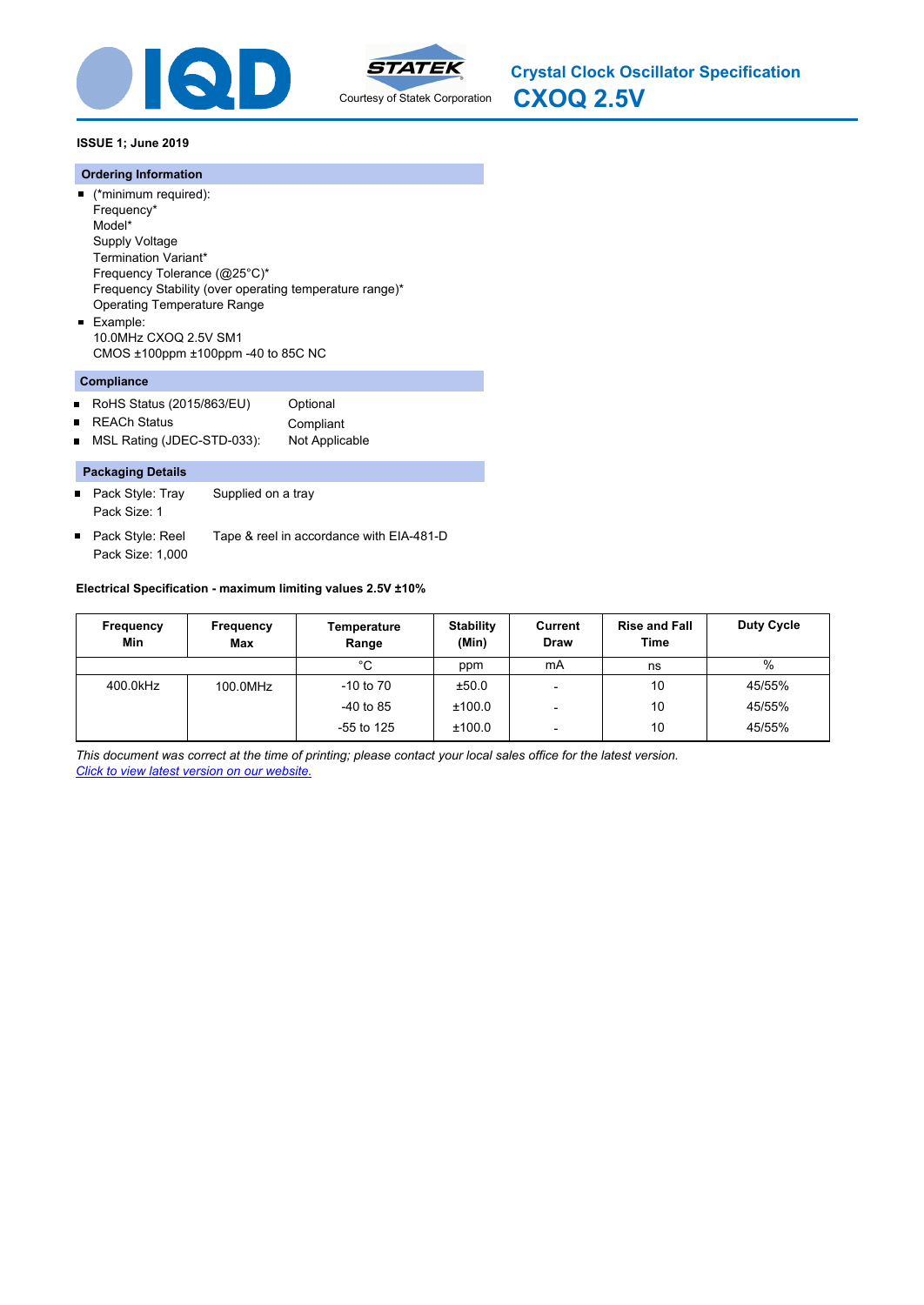



**CXOQ 3.0V Crystal Clock Oscillator Specification**

## **ISSUE 1; June 2019**

## **Description**

- This product is designed and manufactured by Statek Corporation in California, USA and distributed by IQD. Technological advancements permit 2.5 x 2.0mm CXOQ quartz oscillator to have design-in capabilities of withstanding high shock applications. Additionally, the ultra miniature CXOQ takes advantage of Statek's well known reliability and impeccable quality.
- -SM1 SM1 Gold Plated (RoHS compliant) Ē.
- $\blacksquare$ -SM5 SM5 Solder Dipped (RoHS compliant)
- Please note that all data is only valid at 25°C unless otherwise  $\blacksquare$ stated.

## **Frequency Parameters**

- Frequency 400.0kHz to 100.0MHz  $\blacksquare$
- Frequency Tolerance ±30.00ppm to ±100.00ppm
- Frequency Stability ±50.00ppm to ±100.00ppm
- 

Ageing the top of the top of the top of the top of the top of the top of the top of the top of the top of the top of the top of the top of the top of the top of the top of the top of the top of the top of the top of the to

## **Electrical Parameters**

 $\blacksquare$ Supply Voltage 3.0V ±10% ä.

- Supply Current (typical): 3mA @ 24MHz 5mA @ 32MHz 6mA @ 50MHz
- Absolute Maximum Supply Voltage Range: -0.5V to 5.0V

## **Operating Temperature Ranges**

- -10 to 70°C  $\blacksquare$
- -40 to 85°C  $\blacksquare$
- -55 to 125°C

## **Output Details**

- $\blacksquare$ Output Compatibility CMOS
	-
	- Drive Capability 15pF

## **Output Control**

o.

Start-Up Tme: 5ms max

#### **Environmental Parameters**

- Shock: 5000G, 0.3ms, 1/2 sine ×
- Vibration: 20G, 10-2000Hz, swept sine per MIL-STD-202G,  $\blacksquare$ Method 204D, Condition D
- Storage Temperature Range: -55 to 125°C  $\blacksquare$

#### **Manufacturing Details**

- Termination Variants:  $\blacksquare$ SM1 = Gold Plated (RoHS compliant) SM3 = Solder Dipped (non RoHS compliant) SM5 = Solder Dipped (RoHS compliant)
- Maximum Process Temperature: 260°C for 20 seconds max

#### **Ordering Information**

m.

(\*minimum required): Frequency\* Model\* Supply Voltage Termination Variant\* Frequency Tolerance (@25°C)\* Frequency Stability (over operating temperature range)\* Operating Temperature Range Example: 10.0MHz CXOQ 3.0V SM1

CMOS ±100ppm ±100ppm -40 to 85C NC

**Outline (mm) -SM1 = SM1 Gold Plated (RoHS compliant)** Pad Connections  $2.6$  max 1. EN/NC 2. GND & Lid max 3. Output  $\frac{21}{2}$  $4. +V_S$ 







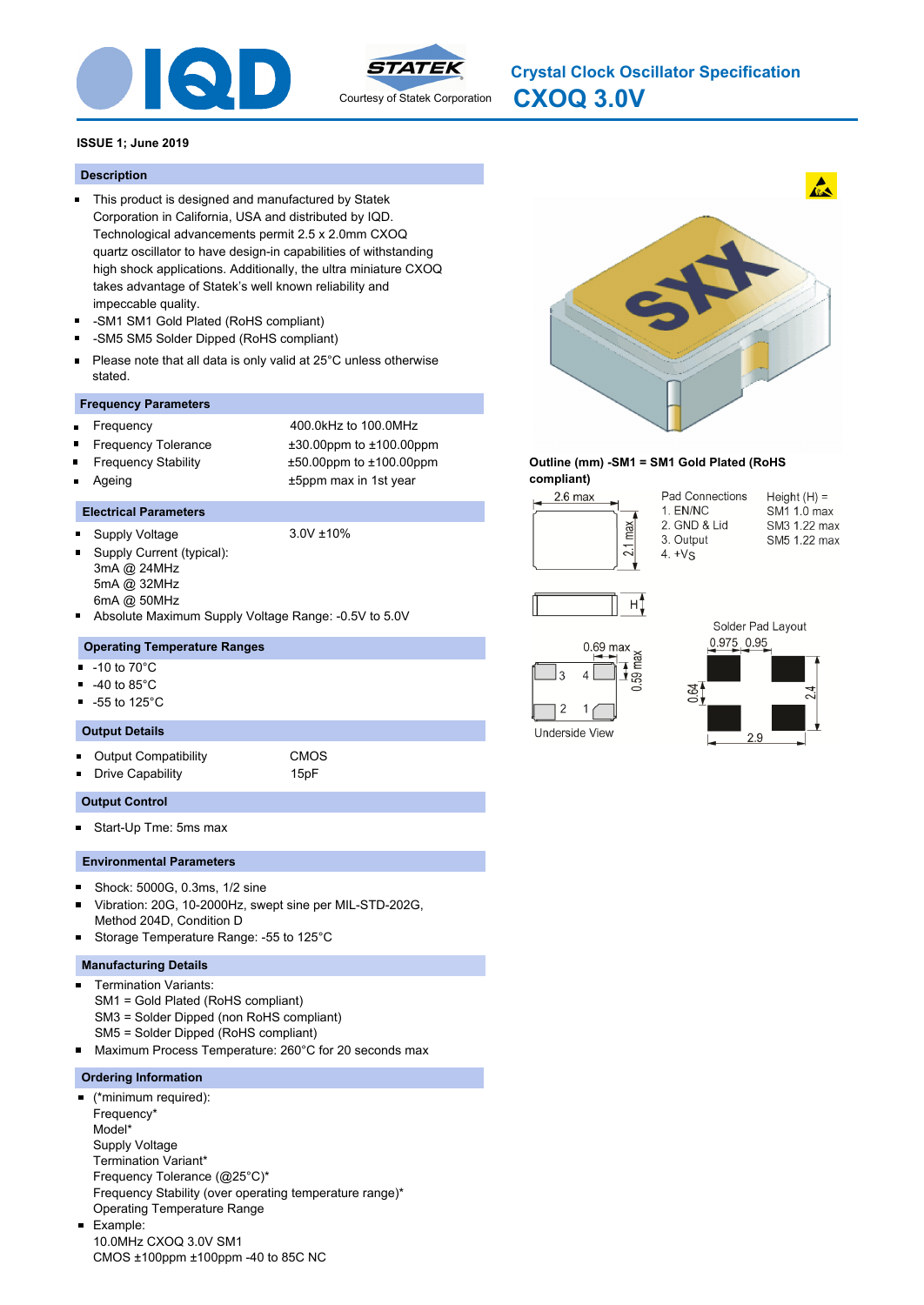



**CXOQ 3.0V Crystal Clock Oscillator Specification**

## **ISSUE 1; June 2019**

#### **Compliance**

- RoHS Status (2015/863/EU) Optional
- REACh Status **Compliant**  $\blacksquare$
- MSL Rating (JDEC-STD-033): Not Applicable

## **Packaging Details**

- Pack Style: Reel Tape & reel in accordance with EIA-481-D Pack Size: 1,000
- Pack Style: Tray Supplied on a tray Pack Size: 1

## **Electrical Specification - maximum limiting values 3.0V ±10%**

| Frequency<br>Min | Frequency<br><b>Max</b> | Temperature<br>Range | <b>Stability</b><br>(Min) | Current<br><b>Draw</b>   | <b>Rise and Fall</b><br><b>Time</b> | Duty Cycle |
|------------------|-------------------------|----------------------|---------------------------|--------------------------|-------------------------------------|------------|
|                  |                         | °C                   | ppm                       | mA                       | ns                                  | $\%$       |
| 400.0kHz         | 100.0MHz                | $-10$ to $70$        | ±50.0                     |                          | 10                                  | 45/55%     |
|                  |                         | $-40$ to 85          | ±100.0                    |                          | 10                                  | 45/55%     |
|                  |                         | $-55$ to 125         | ±100.0                    | $\overline{\phantom{0}}$ | 10                                  | 45/55%     |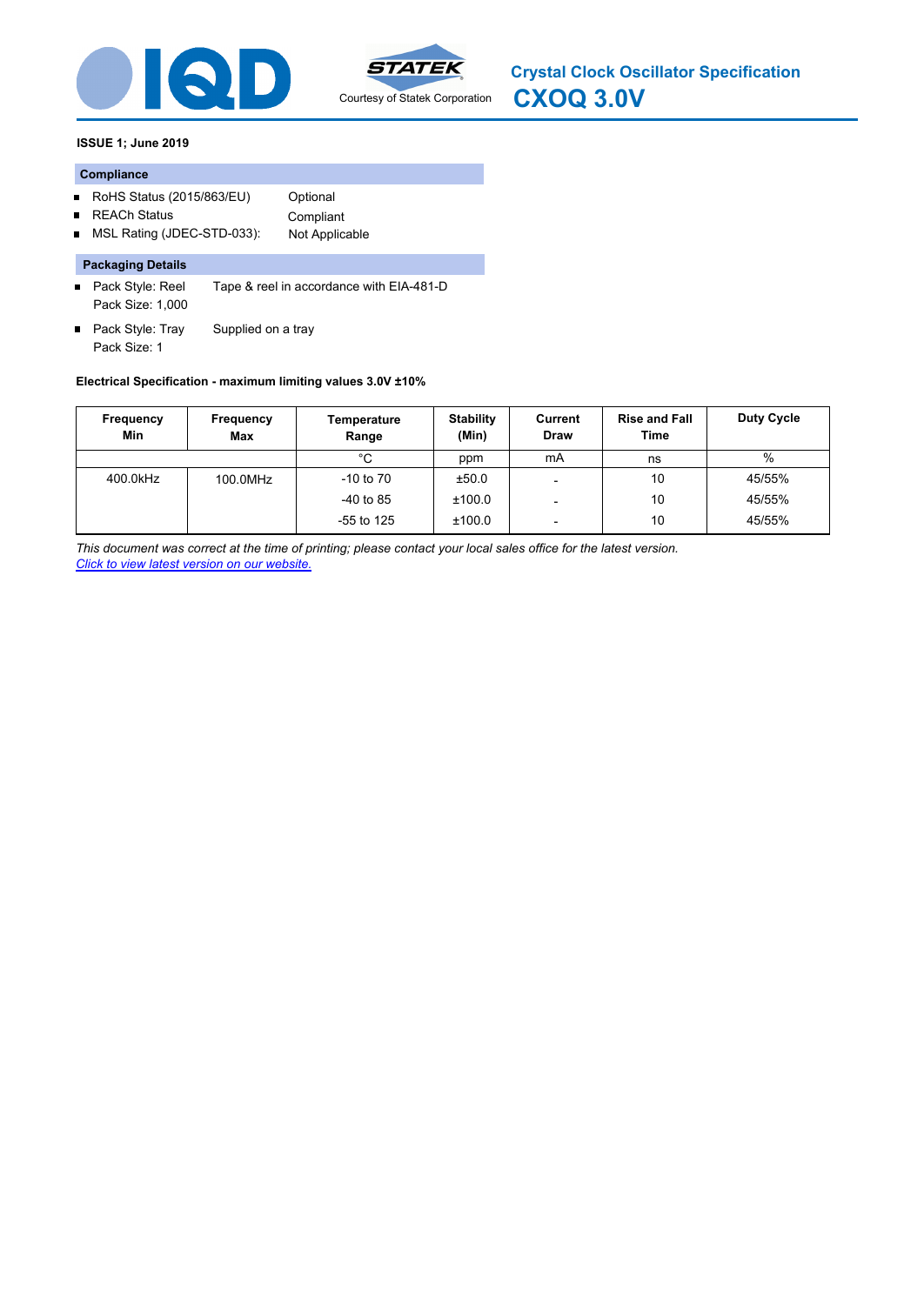



**CXOQ 3.3V Crystal Clock Oscillator Specification**

## **ISSUE 1; June 2019**

#### **Description**

- This product is designed and manufactured by Statek Corporation in California, USA and distributed by IQD. The surface-mount CXOQ is an ultra-miniature quartz crystal oscillator with an optional Enable/Disable function. Hermetically sealed in a highly reliable ceramic housing Statek have designed this oscillator to withstand high stock applications.
- -HG-SM1 SM1 Gold Plated (RoHS compliant) high shock  $\blacksquare$
- $\blacksquare$ -HG-SM5 SM5 Solder Dipped (RoHS compliant) high shock
- -SM1 SM1 Gold Plated (RoHS compliant)
- -SM5 SM5 Solder Dipped (RoHS compliant)  $\blacksquare$
- FEATURES:  $\blacksquare$

High shock survival Low acceleration sensitivity (HG version) Low power consumption High frequency stability CMOS and TTL compatible Optional output enable/disable with Tri-State Low EMI emission Hermetically sealed ceramic package Full military testing per MIL PRF 55310 available

- **APPLICATIONS: Military** Medical Industrial
- Please note that all data is only valid at 25°C unless otherwise  $\blacksquare$ stated.

#### **Frequency Parameters**

- Frequency 400.0kHz to 100.0MHz  $\blacksquare$ Frequency Tolerance ±30.00ppm to ±100.00ppm  $\blacksquare$ Tolerance Condition **@ 25°C**  $\blacksquare$  $\blacksquare$ Frequency Stability ±50.00ppm to ±100.00ppm Ageing the state of the state of the state of the state of the state of the state of the state of the state of the state of the state of the state of the state of the state of the state of the state of the state of the sta
- Note: Tighter Frequency Tolerances and Stabilities are available - please contact an IQD Sales Office.

#### **Electrical Parameters**

Supply Voltage 3.3V ±10%  $\blacksquare$ 

m.

- Absolute Maximum Supply Voltage Range: -0.5V to 5.0V
	- Supply Current (typical): 3.0mA @ 24MHz
	- 5.0mA @ 32MHz 6.0mA @ 50MHz

#### **Operating Temperature Ranges**

- -10 to 70°C
- $\blacksquare$ -40 to 85°C
- -55 to 125°C  $\blacksquare$

#### **Output Details**

Output Compatibility CMOS  $\blacksquare$ 

- 
- 
- Drive Capability **15pF**
- Start-Up Time: 5ms max
- Note: Tighter Duty Cycles are available please contact an IQD Sales Office.

#### **Output Control**

Enable/Disable Function: Logic '1' to pad 1 enables oscillator output. Logic '0' to pad 1 disables oscillator output, output goes to high impedance state, current consumption very low, internal oscillator stops. No connection to pad 1 enables oscillator output.



#### **Outline (mm) -SM1 = SM1 Gold Plated (RoHS compliant)**



Pad Connections 1. EN/NC 2. GND & Lid 3. Output  $4. +V<sub>S</sub>$ 





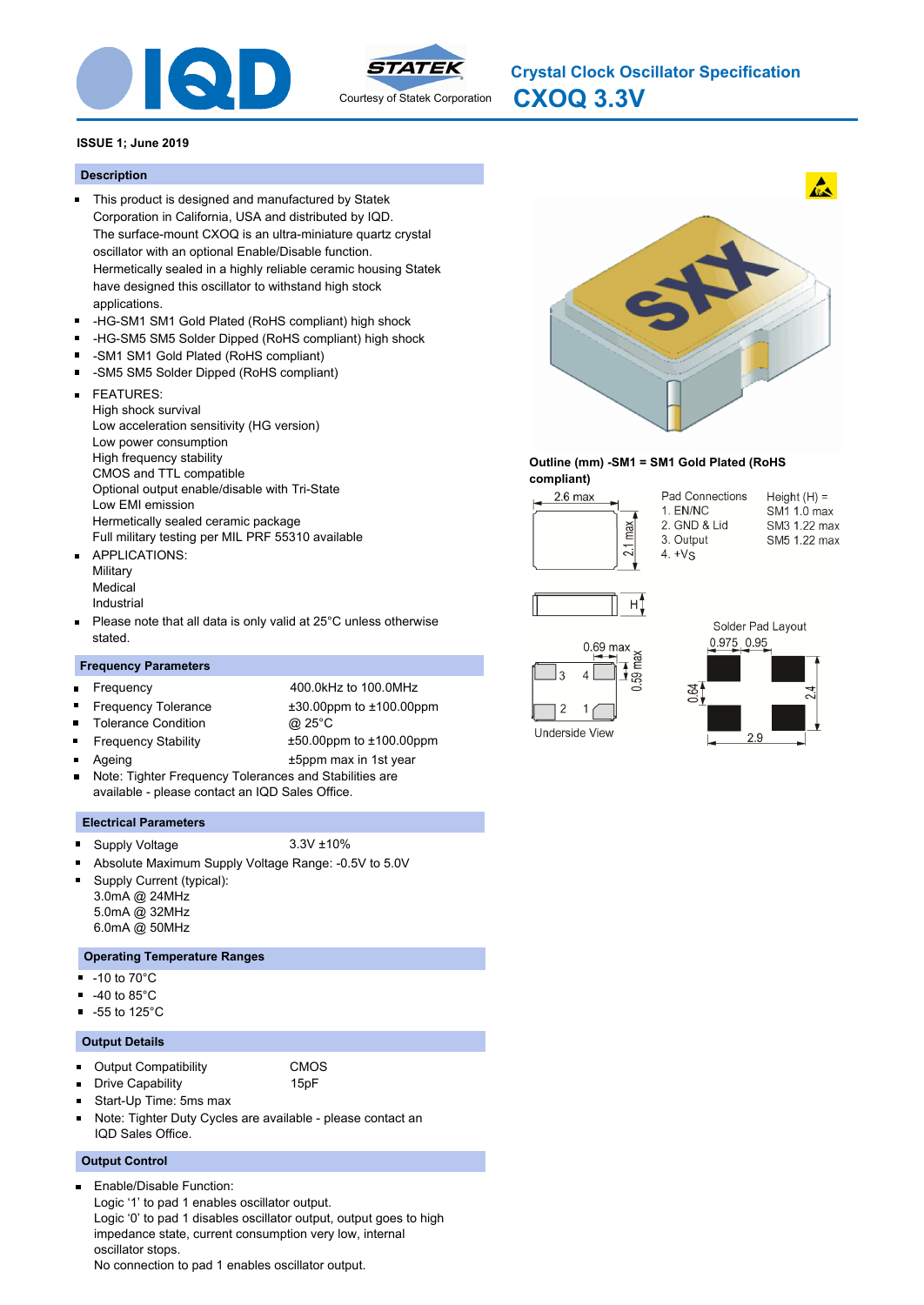



## **ISSUE 1; June 2019**

## **Environmental Parameters**

- $\blacksquare$ Storage Temperature Range: -55 to 125°C
- Shock:  $\blacksquare$ Standard: 5000G, 0.3ms, 1/2 sine. High Shock (HG): 20000G, 0.3ms, 1/2 sine.
- Vibration: MIL-STD-202G, Method 204D, Condition D: 20G,  $\blacksquare$ 10-2000Hz swept sine.
- Note: Random vibration testing is also available please  $\blacksquare$ contact an IQD Sales Office.

## **Manufacturing Details**

 $\blacksquare$ Maximum Process Temperature: 260°C (20secs max)

## **Ordering Information**

- Frequency\* Model\* Supply Voltage Shock Level\* Termination Variant\* **Output** Frequency Tolerance (@ 25°C)\* Frequency Stability (over operating temperature range)\* Operating Temperature Range Pad 1 Function\* (\*minimum required) **Shock Level Options:** Blank = Standard HG = High Shock **Termination Variants:** SM1 = Gold Plated SM5 = Solder Dipped Note: non-RoHS compliant terminations are available (SM3 = Solder Dipped) - please contact an IQD Sales Office. ■ Pad 1 Function Options:
- EN = Enable/Disable NC = No Connection **Example:**
- 10.0MHz CXOQ 3.3V SM1 CMOS ±100ppm ±100ppm -40 to 85C NC

## **Compliance**

- RoHS Status (2015/863/EU) Optional
- REACh Status **Compliant**
- MSL Rating (JDEC-STD-033): Not Applicable  $\blacksquare$

## **Packaging Details**

- $\blacksquare$ Pack Style: Reel Tape & reel in accordance with EIA-481-D Pack Size: 1,000
- Pack Style: Tray Supplied on a tray Pack Size: 1

## **Electrical Specification - maximum limiting values 3.3V ±10%**

| Frequency<br>Min | Frequency<br>Max | Temperature<br>Range | <b>Stability</b><br>Min | Current<br><b>Draw</b>   | <b>Rise and Fall</b><br>Time | <b>Duty Cycle</b> |
|------------------|------------------|----------------------|-------------------------|--------------------------|------------------------------|-------------------|
|                  |                  | °C                   | ppm                     | mA                       | ns                           | $\%$              |
| 400.0kHz         | 100.0MHz         | $-10$ to $70$        | ±50.0                   | $\overline{\phantom{a}}$ | 10                           | 45/55%            |
|                  |                  | $-40$ to 85          | ±100.0                  | -                        | 10                           | 45/55%            |
|                  |                  | $-55$ to 125         | ±100.0                  | -                        | 10                           | 45/55%            |